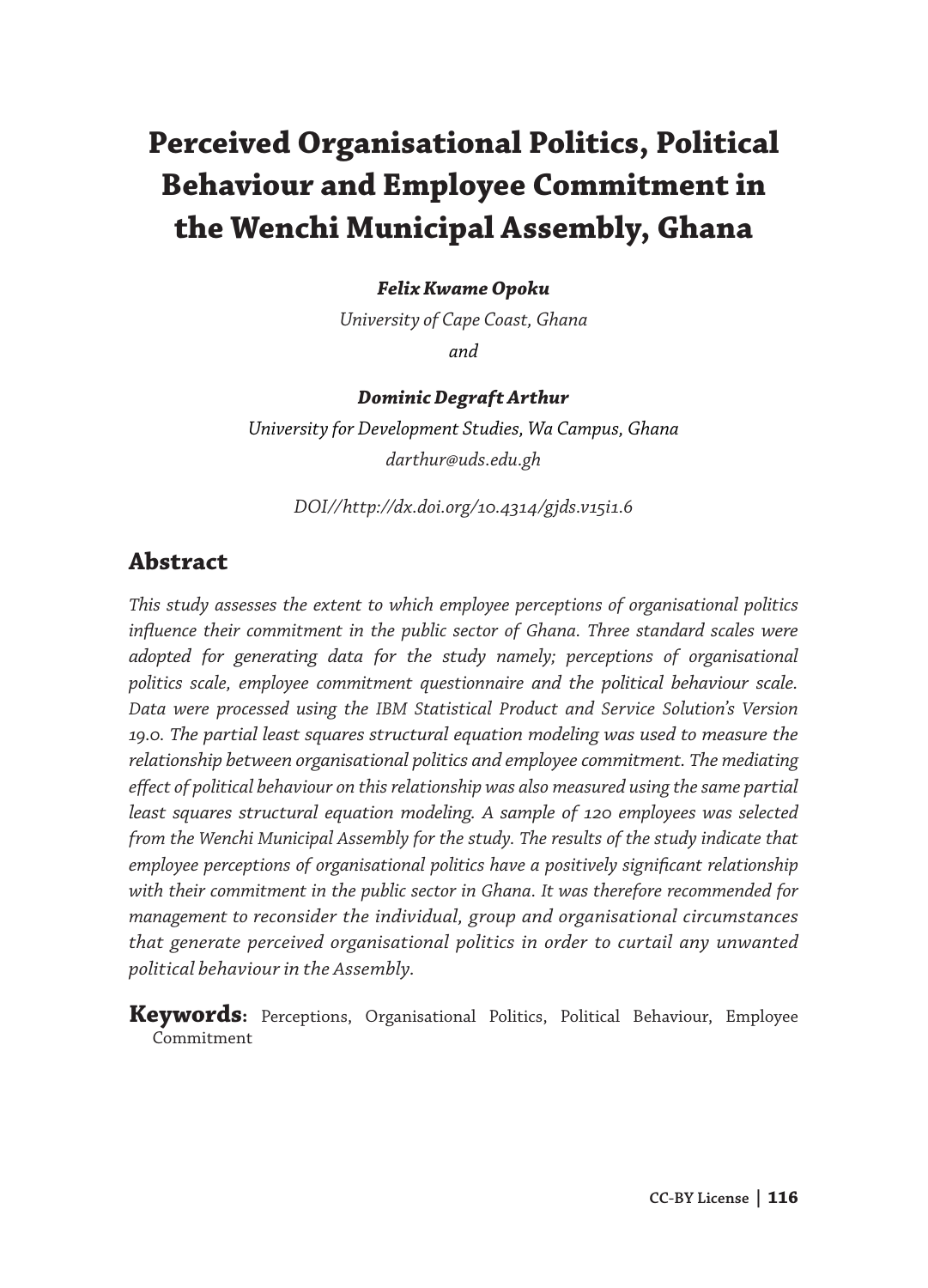# **Introduction**

Work politics are an integral part of both public and private sector organisations (Ullah, Jafri, & Dost, 2011). They are a reality of organisational life and a common phenomenon in every organisation (Gotsis & Kortezi, 2010). They cannot be prevented in any human society, however, managers can minimize the damaging effects of politics not only by implementing specific measures that address organisational politics, but also by executing comprehensive management strategies to avert its negative effects on the organisation. The understanding of politics and how it works at the workplace, therefore, is an inherent part of people management (Demirel & Goc, 2013).

The importance of organisational politics lies in its potential consequences and effect on work outcomes such as job satisfaction, employee motivation, organisational commitment, job performance, and organisational citizenship (Donald, Bertha & Lucia, 2016; Danish, Humayon, Aslam, Usman & Tariq, 2014; Vigoda & Drory, 2006). While not discrediting the importance of other work outcomes, it is posited that in today's turbulent work environment where employees face more ambiguity in their daily duties coupled with a decreased job security, maintaining employee commitment has become a major challenge facing both private and public sector organisations (Nidhi & Prerna, 2015; Gotsis & Kortezi, 2010). Organisational commitment is the level of allegiance an employee feels for his employer or employing organisation (Demirel & Goc, 2013). According to Nidhi and Prerna (2015), an employee with greater level of organisational commitment is more productive, compatible, has more loyalty towards work, possesses more responsibility and does not intend to quit their present organisations. Employee commitment has been an issue of great research in management, and findings have shown that the concept is a psychological process that (a) characterises the employee's moral obligation to stay in a particular organisation and (b) has implications for their decision to continue or discontinue membership with the organisation (Vigoda & Drory, 2006).

Workplace politics has taken various perspectives, largely from a behaviouralist point of view (Kipnis, Schmidt & Wilkinson, 1980) or from the cognitive perspective (Ferris & Kacmar, 1992). Previous studies focused on the negative aspect of the construct, considering it as almost synonymous with manipulation, coercive influence tactics and other subversive and semi-legal actions (Leslie & Gelfand, 2013; Ferris & Kings, 1991). These studies suggest that organisational politics often interfere with normal organisational processes (decision making, promotion and reward) and therefore, tends to damage productivity and performance on both individual and organisational levels (Drory, 1993). As opined by Ferris and Kacmar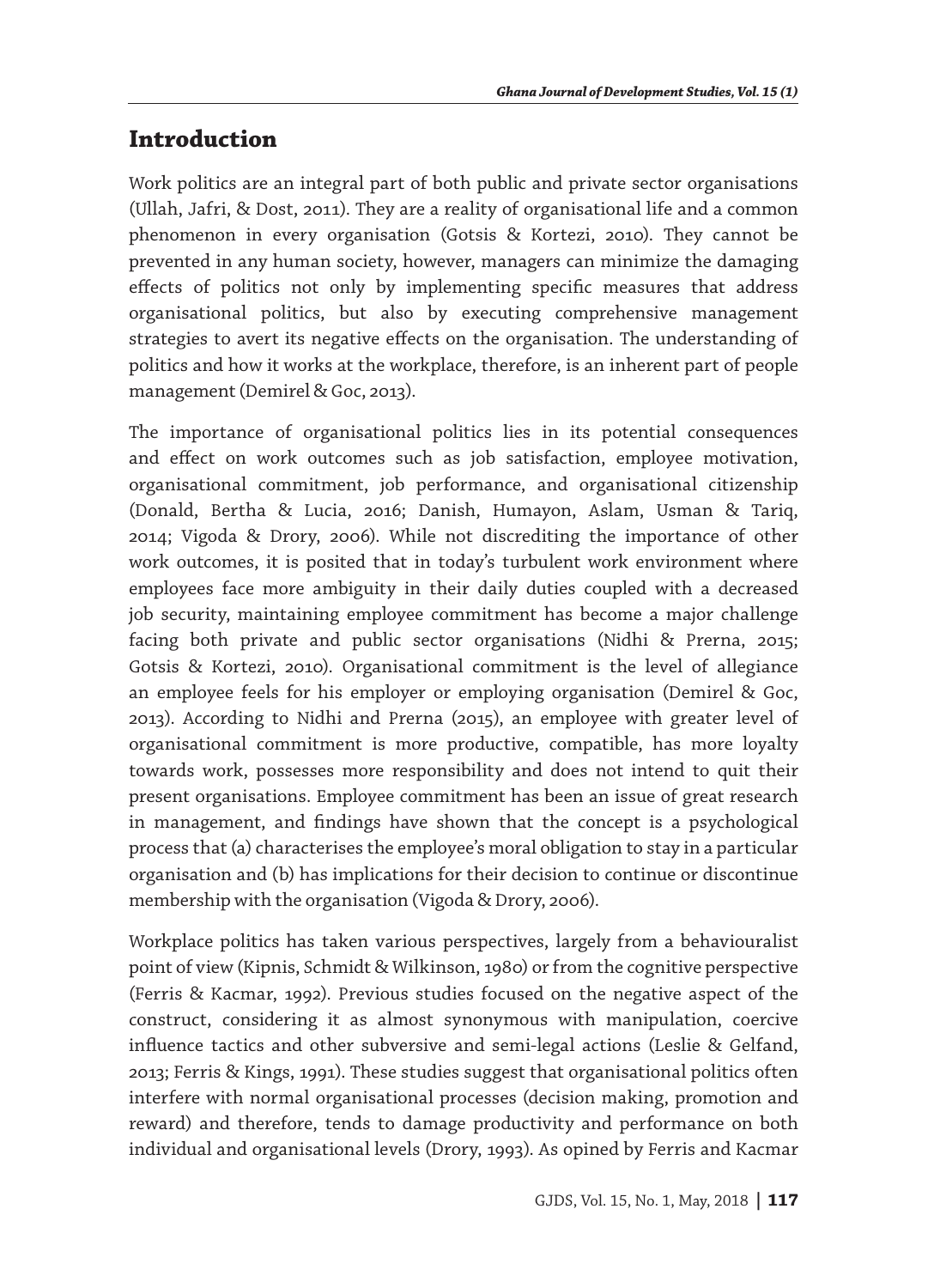(1992: 104), "most people perceive only the dark side of organisational politics, and indeed, there is a dark side, characterised by destructive opportunism and dysfunctional game playing". Some recent studies continue to see organisational politics as having negative connotations. For instance, Delle (2013) viewed organisational politics as a potential source of stress which naturally creates an unpalatable atmosphere for people to work. Poon (2003) argued that organisations which are rife with politics provide an uncomfortable environment for people to work in, and is therefore, not good for promoting positive work-related behaviours.

In recent years, most studies focus on the positive aspect of organisational politics. For instance, Fedor, Maslyn, Farmer and Betternhaasen (2008) submitted that positive perception of organisational politics is positively related to satisfaction with the job, supervisor and work environment. In confirming the positive aspect of organisational politics, Simmons (2009), argued that if political tactics are used to advance an organisational cause that benefits everyone equally, then they are more likely to be seen as purposeful and legitimate. According to Simmons (2009), employee involvement in organisational politics positively affects organisational performance, effectiveness, decision making, and change processes within the organisation.

While there are two ways of viewing organisational politics, this paper delves into the positive side of the concept. Organisational politics however may generate tendencies such as forcefulness, power and control, manipulation, rank rivalry, and egotism as a result of common organisational circumstances of uncertainty, disagreement and resource shortage. These are just some lapses of the concept which can be corrected (Gotsis & Kortezi, 2010). In confirming this stand, Gotsis and Kortezi (2010) argued that studies with narrow definitions of the construct are those that found organisational politics negatively related to organisational performance. In other words, political behaviour generates negative outcomes only when it is misapplied (Nidhi & Prerna, 2015). The realisation of the benefits of the practice of organisational politics lies with both individual employees and leadership. What is required is that Human Resource Management practitioners must champion organisational politics in a positive and most appropriate direction (Nunoo, 2010). According to Parker, Dipboye and Jackson (1995) politics is mostly practiced in an organisation to ensure that organisational structures and systems remain, in order to allow the status quo to also remain, so as to protect individuals' self-interest in power and high authority in the organisation.

As a contribution towards the existing literature on the area, the objective of the paper is to explore the relationship between the positive aspect of organisational politics and employee commitment among the staff of the Wenchi Municipal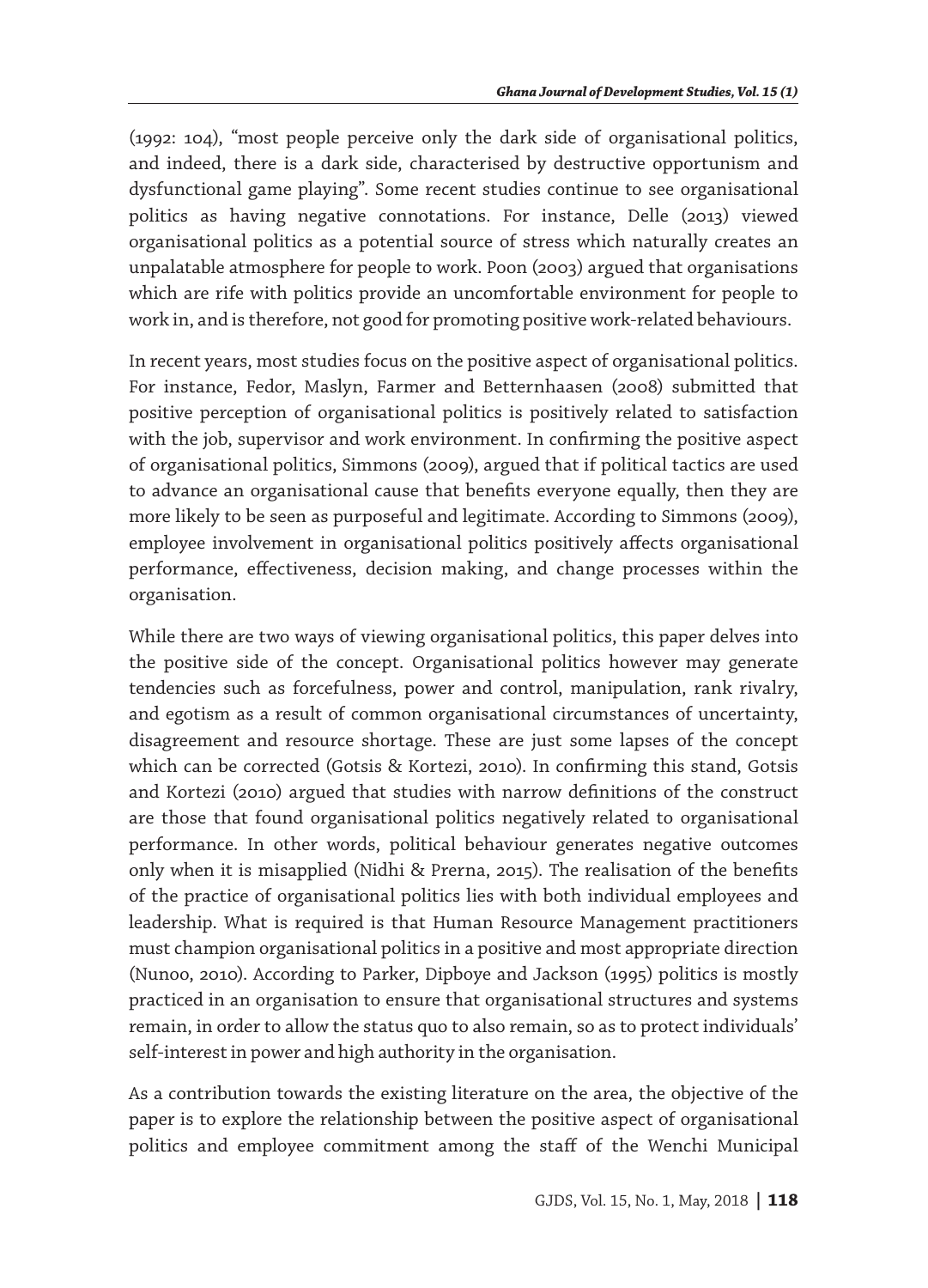Assembly in Brong Ahafo Region of Ghana. It is anticipated that such a study would help improve efficiency in the political governance in the study area. Again, the study may be replicated in other developing nations as they are equally confronted with similar workplace experience or problems. In line with the stated objective, the paper is organised as follows: section one presents the introduction of the study. Section two reviews the related literature of the study. Section three examines the methodological issues that were employed in the study. Section Four discusses the findings of the study. The final section is focuses on the conclusions of the study.

## **LITERATURE REVIEW**

### **Perceived Organisational Politics and Political Behaviour**

Studies on politics in the work organisation may be classified into two according to the progress made by researchers in this area of empirical investigation. The first group of studies focused more on the subjective perceptions of employees. They view organisational politics as one represented by the degree to which employees perceive their workplace as being political in nature, and not the political behaviour itself (Donald, Bertha & Lucia, 2016; Danish, Humayon, Aslam, Usman & Tariq, 2014; Kacmar & Carlson, 1997). The second group of studies focused mainly on the influence tactics as being the best representation of political behaviour (Vigoda & Cohen, 2002). Consequently, definitions of politics in the work organisation fall into two broad categories: (1) those that relate to perceptions of organisational politics, and (2) those that relate to political behaviour (Nidhi & Prerna, 2015; Danish, Humayon, Aslam, Usman & Tariq, 2014). The two perspectives about workplace politics are explained in the following section.

The first group of authors relied on Kurt Lewin's (1936) argument that people respond to their perceptions of reality, and not to the reality itself. Following this observation, recent studies on organisational politics have focused more on how people perceive political maneuvers; arguing that the reality of politics rests on the perceptions of individuals rather than the actual influence tactics (Donald, Bertha & Lucia, 2016; Hu, 2010). Miller, Byrne, Rutherford and Hansen (2009) defined organisational politics as a social influence process in which behaviour is strategically designed to maximise long-term and short-term self-interest, that is either consistent with or in opposition to others' interests. According to Gallagher and Laird (2008), perceived organisational politics represent the degree to which individual's view their work environment as promoting the self-interests of others, and thereby being unjust and unfair from the individual point of view. It is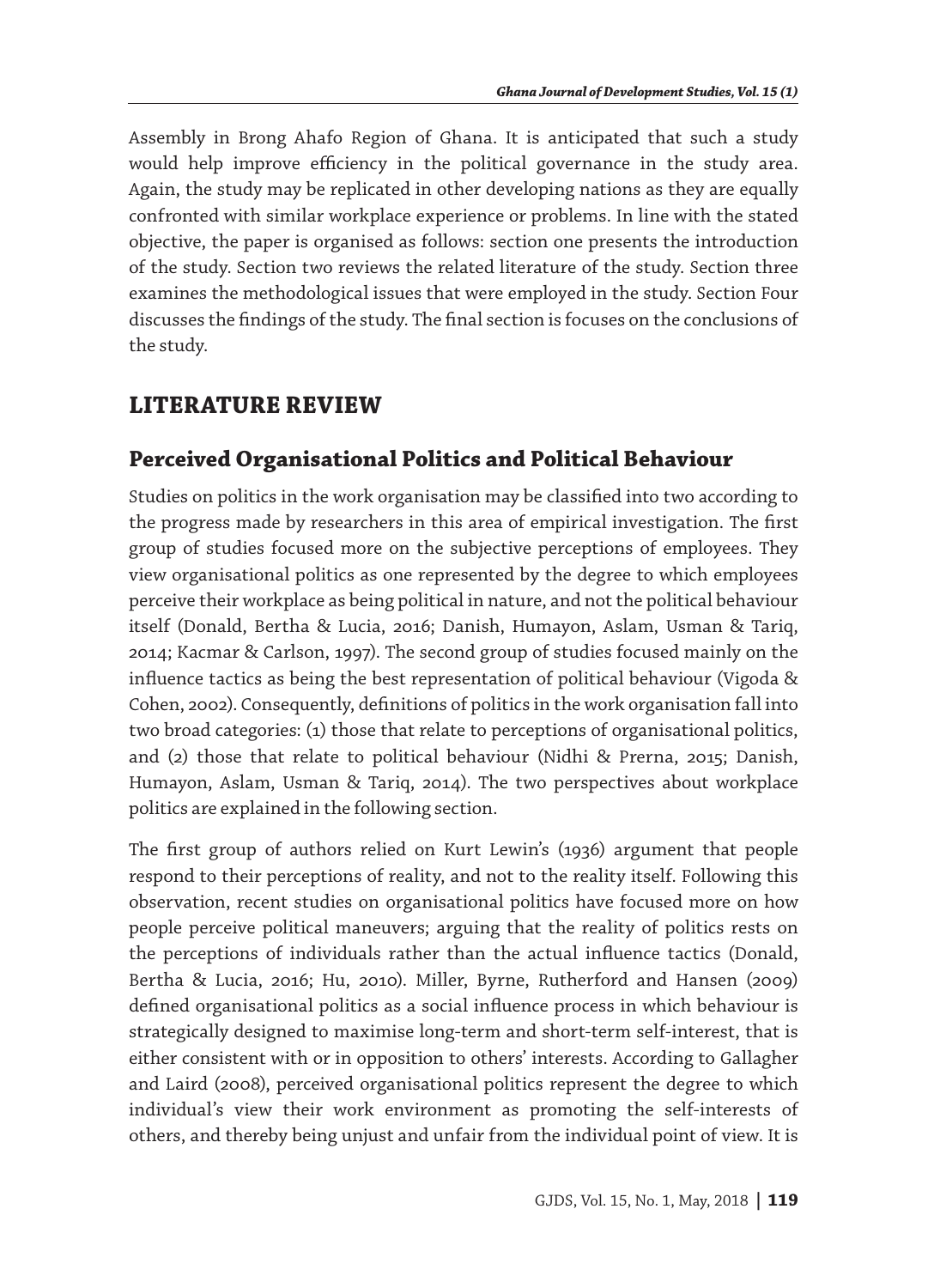an aspect of organisational life that relates to power, authority and influence (Hu, 2010; Bodla & Danish, 2009). Vigado-Gadot and Drory (2006) defined organisational politics as an intentional social influence process in which behaviour is strategically designed to maximise self-interests, and therefore, in conflict with the collective organisational goals or the interests of other individuals (Donald, Bertha & Lucia, 2016; Danish, Humayon, Aslam, Usman & Tariq, 2014). Valle and Perrewe (2000: 365) also defined organisational politics as "actions that (a) are inconsistent with accepted organisational norms, (b) are designed to promote self-interest, and (c) are taken without regard for, and even at the expense of organisational goals".

The second group of authors focused on the political behaviour of employees, particularly the influence tactics of members in the organisation (Hu, 2010; Bodla & Danish, 2009). Traditionally, research on organisational politics sought to examine attempts made by individuals to influence the behaviour of others or the entire organisation while pursuing or protecting their self-interests at the expense of others (Donald, Bertha & Lucia, 2016). Organisational politics, based on this approach, narrowly focused on the processes, actions or behaviours aimed at influencing others (Leslie & Gelfand, 2013). This was termed the behavioural approach to the study of organisational politics. The focus was on political strategies, influence tactics and political maneuvering (Pfeffer, 1992). The fundamental tenet of these definitions is that organisational politics is better investigated through employees' influence tactics that are either self-focused or organisationally-focused (Pfeffer, 1992). For instance, Kipnis, Schmdt and Wilkinson (1980) defined organisational politics as ways in which people at work influence their colleagues, subordinates, and even superiors to obtain personal benefits or to satisfy organisational goals. These groups of definitions reflect a generally negative connotation of organisational politics (Donald, Bertha & Lucia, 2016; Danish, Humayon, Aslam, Usman & Tariq, 2014; Vigoda-Gadot, 2000).

Empirical attempts to assess the relationship between organisational politics and employee commitment have proved equivocal. Some of the studies linking organisational politics and employee commitment found a negative relationship between the two concepts. For instance, Drory (1993) found that perceptions of organisational politics were negatively related to job satisfaction and organisational commitment. In addition, Chang, Rosen and Levy (2009) found that the perception of organisational politics among public sector employees has a strong negative relationship with job performance and affective commitment. The findings of Drory (1993) and Chang, Rosen and Levy (2009) were supported by Hu (2010). In a study that purported to explore the moderating effect of job insecurity as explained by the correlation between organisational politics and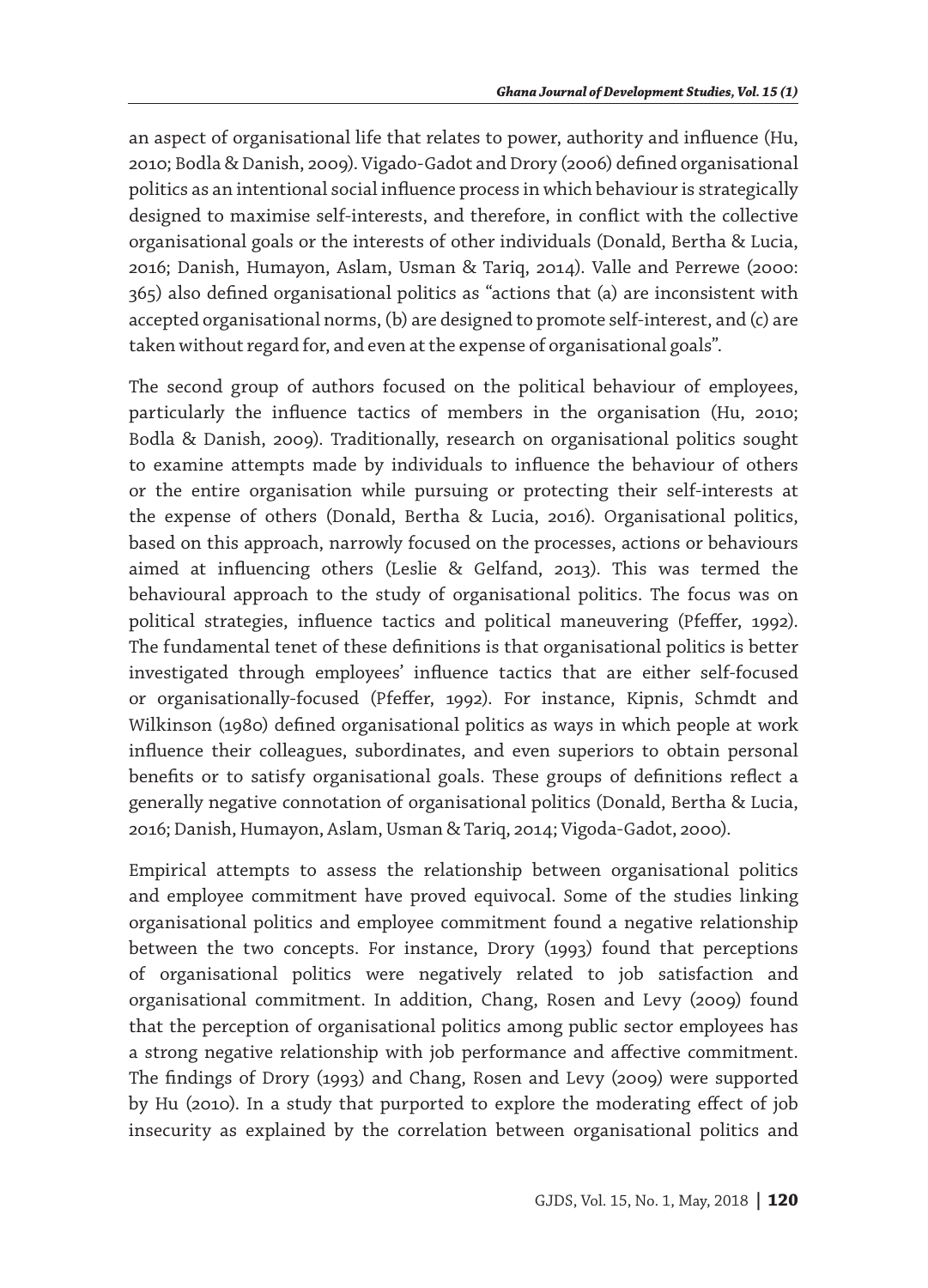employee commitment, Hu (2010) found that perceptions of organisational politics have a significant negative relationship with two dimensions of organisational commitment; the affective and normative commitment. Contrarily, Hu (2010) found a positive relationship between perceived organisational politics and continuance commitment in the same study.

In a similar study, Donald, Bertha and Lucia (2016) argue that although organisational politics may have some positive influence on employee commitment, unless they are managed and controlled to a minimum level, they can lead to organisational discomfort, which in turn may result in low employee commitment. According to the authors, this will require a political skill that includes an aptitude to employ actions that support feelings of trust, confidence and sincerity. Thus, organisational politics represents a significant aspect of human resource management (Prerna, Nikhat & Srabasti, 2014). However, while the human element has been recognised as the most strategic resource of the organisation (Armstrong, 2009), human society, including the organisation has also been characterised by power, influence, and politics (Ullah, Jafri & Dost, 2011). Consequently, organisational politics are influenced by the societies in which they are embedded (Pfeffer, 1992). By implication, research outcomes on organisational politics in one society, surely, cannot provide solutions to all the questions that may be asked in other societies. For instance, a given political act, such as giving gifts to persuade others for political votes and requiring them to swear an oath may be perceived as being normal and legitimate in some parts of the world, but may be considered unethical and illegal in other societies (Prerna, Nikhat & Srabasti, 2014).

### **Employee Commitment**

Allen and Meyer (1990) defined employee commitment as the willingness of social actors to give their energy and loyalty to social systems, and the attachment of personality systems to social relations which are seen as self-expressive. Meyer, Allen and Smith (1993) also defined employee commitment as a psychological state that characterises an employee's relationship with the organisation, and has implication for the decision to continue membership in the organisation. Again, Meyer, Becker, and Vandenberghe (2004) defined employee commitment as a force that binds an individual to a target (social or non-social) and to a course of action of relevance to that target. In each of the definitions, employee commitment sounds like a force that binds employees to the organisation. The force that binds the employees to their employer can be experienced in different forms, including: an affective attachment and involvement with the target (Affective Commitment), a felt obligation to the target (Normative Commitment), and an awareness of the costs associated with discontinuing involvement with the target (Continuance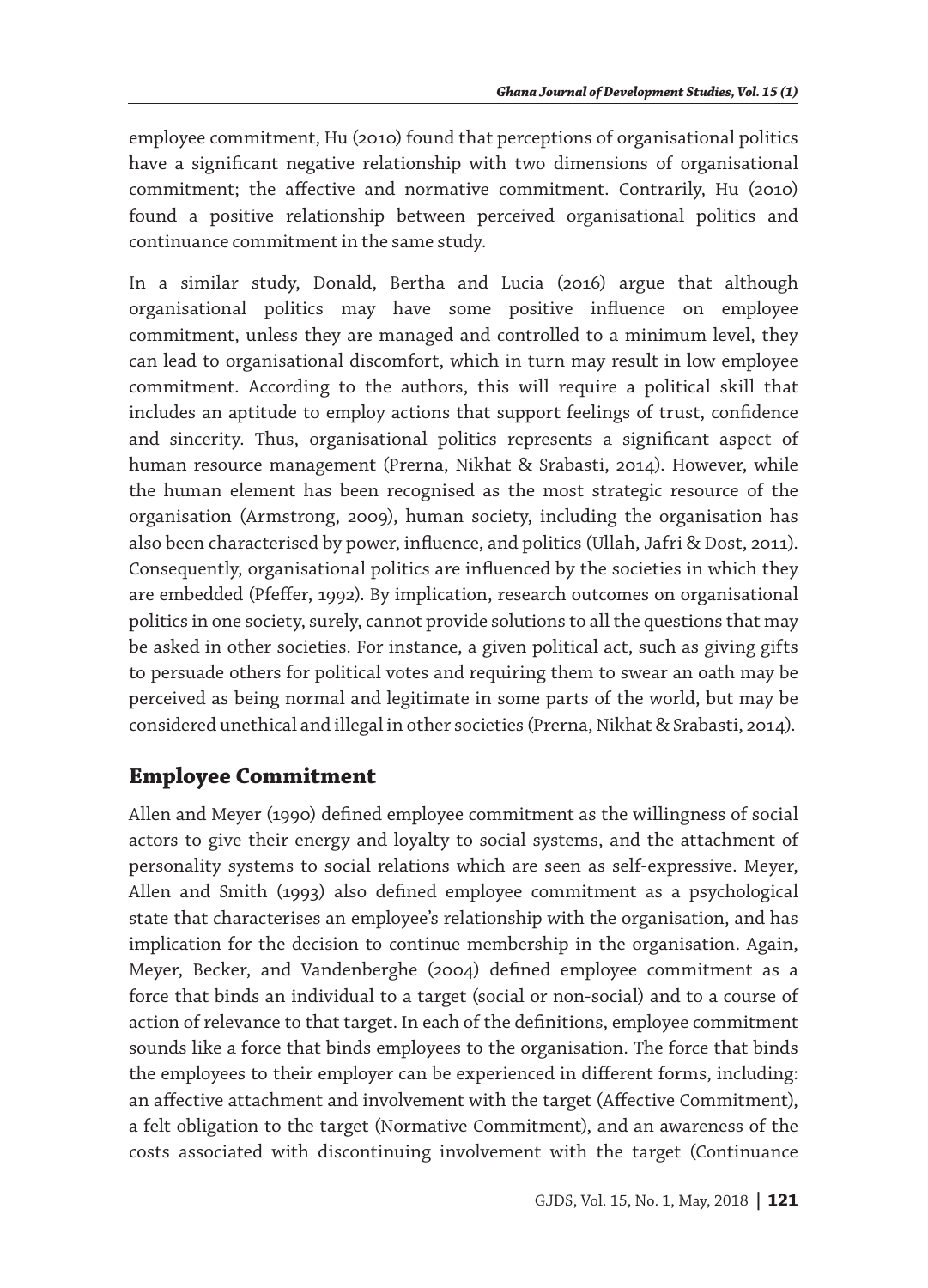Commitment). Thus, employee commitment is multidimensional in nature, encompassing workers' loyalty, their willingness to exert more effort on behalf of the organisation, an adherence to organisational values, and a desire to remain in the organisation (Ugboro, 2006).

Employee commitment is an important issue in management because it provides benefits to both the individual employee and the organisation as a whole (Shahid & Azhar 2013). Employee commitment influences the well-being of the individual employee (Meyer & Herscovitch, 2001). Furthermore, employee commitment has been shown to increase the employee's job satisfaction (Shahid & Azhar, 2013). The organisation benefits from employee commitment in several ways. Committed employees are less likely to quit the organisation (Allen & Meyer, 1990). Committed employees can often make things work even without very good systems and structures, and these are critical to higher organisational productivity (Hu, 2010). Employee commitment also results in an improved labour-management relationship (Shahid & Azhar, 2013).

Allen and Meyer (1990) developed an early model of employee commitment that received considerable attention. The three-component model consists of the Affective Commitment, Continuance Commitment and Normative Commitment. Employees who have a strong affective commitment continue to do work for the organisation because of their emotional attachment towards it. Those with continuance commitment remain with the organisation because of the costs associated with leaving the organisation. Employees with a high level of normative commitment stay with the organisation because of the moral obligation to remain in that organisation. Allen and Meyer's (1990) three-component model has been refined by O'Malley (2000). The new model produces five general factors which relate to the development of employee commitment: affiliative, associative, morale, affective and structural commitments. Two approaches have been used for investigating organisational commitment over the years: the commitment-related attitudes and commitment-related behaviour (Ugboro, 2006). The commitmentrelated attitude relates to the willingness of an employee to exert high level effort on behalf of the organisation, and an acceptance of its major goals and values (Wiener, 1982). The commitment-related behaviour on the other hand, are those behavioural patterns guided by internalised normative pressures that cause an employee to act in a way that meets organisational goals and interests (Wiener, 1982).

With reference to the preceding classifications, most employers, when assessing the commitment level of their workforce, turn to consider 'how' much commitment exists, and 'what' types of commitment they are. This study, however, focuses on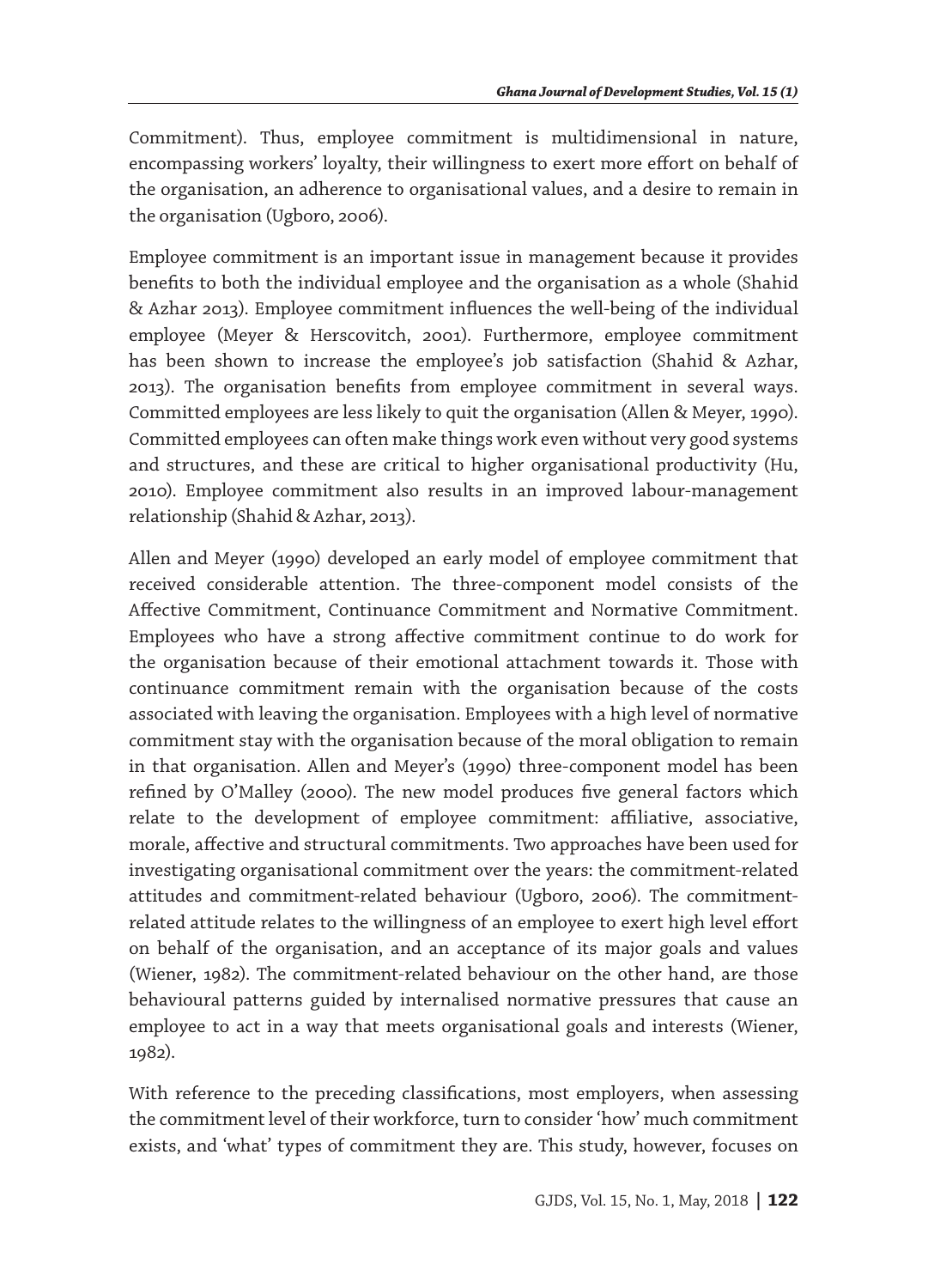determining how much commitment is affected by changes in organisational politics. The author is interested in viewing a bigger picture of employee commitment as it is influenced by organisational politics and political behaviour.

On the basis of the preceding review, a conceptual model is established for perception of organisational politics, political behaviour and employee commitment. The conceptual model for this study is based on the notion that political behaviour mediates the relationship between perceived organisational politics and employee commitment. Perception of organisational politics is a multi-dimensional, subjective and context-specific psychological phenomenon. It consists of how employees perceive the 'general political behaviour' of others within the organisation, how the inaction of other members of an organisation is perceived by an individual as 'going along to get ahead', and how 'pay and promotions' are perceived in order to be politically applied by others. Ferris and Kacmar (1992) developed a conceptualisation of organisational politics in which the individual's perception of events is interpreted as his or her view of reality, which thereby propels his or her cognitive and behavioural responses. Thus, in this study, the political behaviour itself is separated from perceptions of organisational politics, and used as a mediating variable for organisational politics and employee commitment.

Rawls's (1971) theory of justice provides a theoretical foundation for the relationship between organisational politics and employee commitment. The justice theory is an extension of the conception of justice associated with the  $17<sup>th</sup>$ and 18th Century writers such as Locke, Rousseau, and Kant (Thibaut & Walker, 1975). Rawls based his theory on two different principles: the first requires equality in the assignment of basic rights and duties, while the second holds that social and economic inequalities, for example inequalities of wealth and authority, are just, only when they result in rewarding everyone, and in particular for the least advantaged members of society (Tyler & Caine, 1981). Rawls's (1971) theory of justice was built on his belief that moral discourse has an objective, rational, and cognitive basis, following his desire to: (a) identify and explicate the general moral principles which seem to underlie "well-considered" moral judgments in ordinary life, (b) determine whether these ordinary principles would be agreed to under fair conditions of objective deliberation and reflection, (c) demonstrate that acceptable "fair" principles are practically workable and would lead to a just, stable, "well-ordered" social arrangement in light of the information available from the social sciences, and (d) determine whether such a well-ordered ("just") society is "congruent" with individual human good; that is, whether a just society would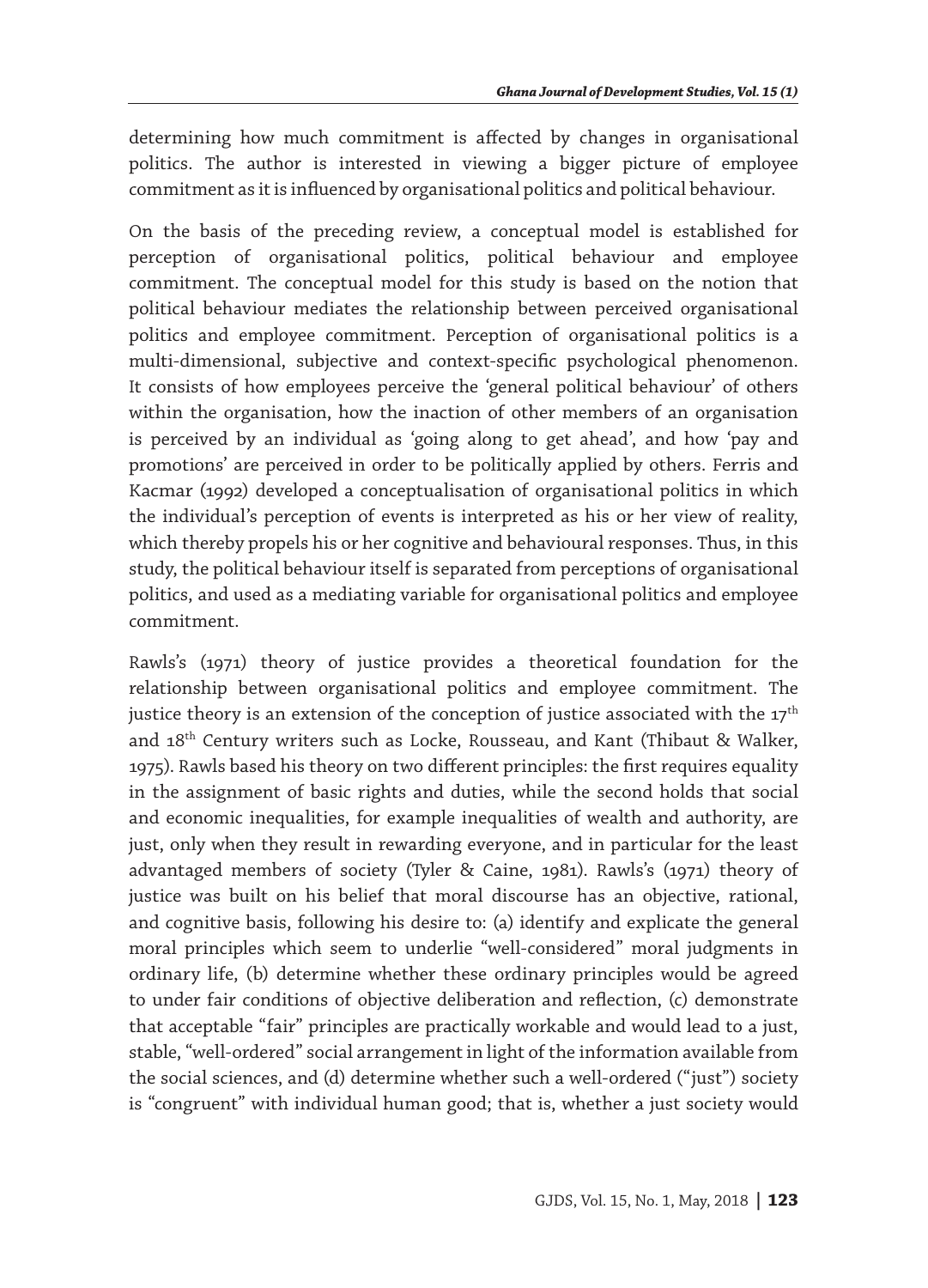support and be supported by individuals whose personal lives were conducted according to "rational Life plans" (Redmond, 2010).

The original work on justice was rooted in legal research (Thibaut & Walker, 1975). Although this work focused mainly on citizen's perception of legal systems and resolution, it was eventually extended to other settings, such as citizens' encounter with the police (Tyler & Folger, 1980), individuals' evaluation of politicians and teachers (Tyler & Caine, 1981), dispute resolution, and performance evaluations (Greenberg, 1986). The results of these subsequent studies supported the original findings that organisational justice consists of the distributive and procedural justice which have impact on employee commitment (Redmond, 2010). By implication, a particular political behaviour would be perceived as being fair and improving employee commitment if it accounts for both distributive and procedural justice. Distributive justice involves ensuring that outcomes are fairly distributed in the organisation, whilst procedural justice on the other hand deals with whether or not the process used to allocate rewards is fair. These relate to pay and promotion politics (Redmond, 2010). According to the Redmond (2010), whenever employees in an organisation perceive that there is both distributive and procedural justice, they are more likely to be productive and can trust their managers even if they experience some conflict because they perceived them as fair and committed in the management of the affairs of the organisation.

# **Methodology**

# **Case Selection, Data, Variables and Analytical Method**

The study was conducted in the Wenchi Municipal Assembly. There are five Town and Urban councils in the Assembly, including the Wenchi Urban Council, Awisa Town Council, Asuogya Town Council, Nchiraa Town Council and Subinso Town Council (Ghana Statistical Service, 2014). The study adopted a purely quantitative approach, using both primary and secondary data (Creswell, 2009). The descriptive and explanatory survey designs were adopted for the study. These designs were deemed appropriate because the researcher intended to observe and explain existing patterns of behaviour, why they occur, and what they imply in relation to organisational politics, political behaviour and employee commitment (Creswell, 2009; Denscombe, 2003). The study population consisted of the Municipal Chief Executive, the Member of Parliament, 78 supporting staffs and 41 Assembly Members. All the 120 members of the study population participated in the study.

A closed ended survey questionnaire was developed using a five-point Likert scale ranging from Least Agreement (LA) to Total Agreement (TA). At the end of the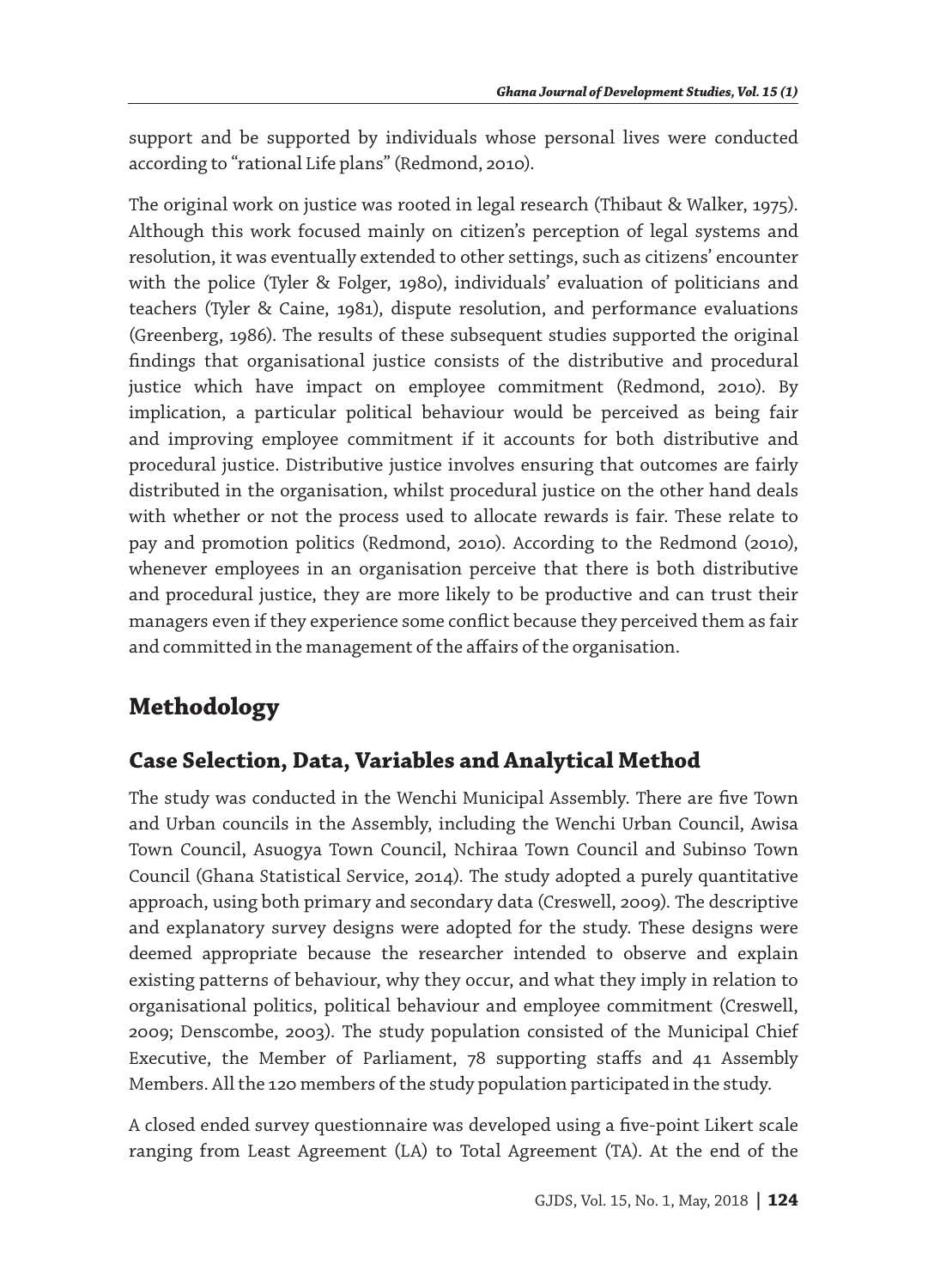data collection period, 115 completed questionnaires were received, representing a response rate of 96 percent. In addition, three variables were measured in the study: (1) perceptions of organisational politics, (2) political behaviour and (3) employee commitment. The shorter version of Kacmar and Carlson's (1997) Perception of Organisational Politics Scale (POPS) was adapted to measure organisational politics. Sample items included: (1) "Favouritism rather than merit determines who gets ahead around here," (2) "Rewards come only to those who work hard in this organisation" (reverse-scored), and (3) "There is a group of people in my department who always get things their way because no one wants to challenge them." Political behaviour was measured using the 15-item scales developed by Pfeffer (1981). Sample items included: (1) "Who you know around here matters a lot more than what you know," (2) "The most competent people in the business don't always get promoted," and (3) "Decisions are often taken outside formal meetings or behind closed doors". Employee commitment was measured by the 15-item Questionnaire developed by Porter, Crampton and Smith (1976). Sample items included: (1) "I am proud to tell others that I am part of this organization," (2) "I really care about the fate of this organization," and (3) "I would accept almost any type of job assignment in order to keep working for the organisation".

The IBM Statistical Product and Service Solutions (SPSS) Version 18.0 was used to process the data collected. The mean, standard deviations and other descriptive statistics were produced for analysing objectives one and two. The structural equation modeling, using partial least squares was used to measure the relationship between organisational politics and employee commitment, as well as the mediating effect of political behaviour on the relationship between organisational politics and employee commitment (Haenlein & Kaplan, 2004). The Partial least squares structural modelling technique is considered appropriate for this study because it provides a very general and convenient framework for statistical analysis that includes several traditional multivariate procedures such as the factor analysis, regression analysis, discriminant analysis and canonical correlation (Kim, 2016; Haenlein & Kaplan, 2004).

## **Findings and Discussion of Results**

#### **Measurement model evaluation**

This section of the study focused on the suitability of the indicators used to measure the variables in this study. Three main variables were measured: organisational politics, political behaviour and employee commitment. An indicator is considered reliable when its outer loading is higher than 0.7 (Kim, 2016).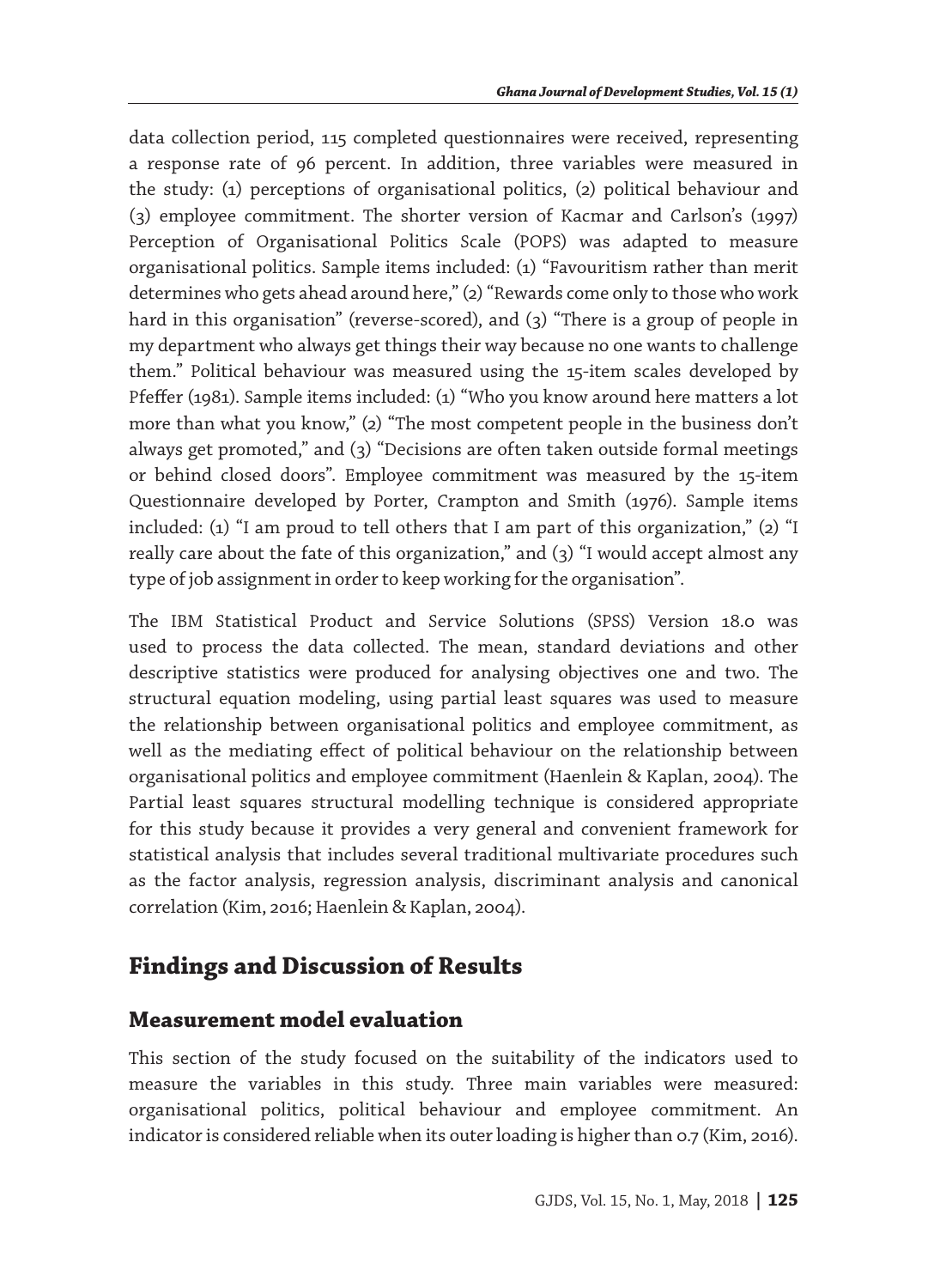Almost all the indicators used in this study had an outer loading well above 0.7 at a significant level of  $p \lt 0.05$  as in column 2 of Table 1. Those indicators that loaded below the minimum threshold were removed from the model. Also, the composite reliability of each construct was assessed. The composite reliability of each construct was well above the minimum threshold of 0.7, ranging from 0.823 to 0.919 as in column 3 of Table 1.

| Construct                    | Cronbach Alpha | Composite<br>Reliability | <b>AVE</b> |
|------------------------------|----------------|--------------------------|------------|
| Employee Commitment (EC)     | 0.739          | 0.823                    | 0.543      |
| Organizational Politics (OP) | 0.834          | 0.878                    | 0.545      |
| Political Behavior (PB)      | 0.903          | 0.919                    | 0.534      |

#### **Table 1: Construct reliability and validity**

**Source: Fieldwork, May, 2017**

Convergent validity was also assessed by observing the Average Variance Extracted (AVE) for each construct. As suggested by Hair, Ringle and Sarstedt (2013), to be valid, the minimum value of the Average Variance Extracted of all the latent variables used in a study should not be less than 0.5. The Average Variance Extracted of each latent variable used in this study was above the minimum threshold of 0.5, indicating that the requirement of convergent validity has been met. These are presented in column 4 of Table 1.

Table 2 presents the list of latent variables, indicators retained, and their respective outer loadings. The results show that the cross loading of each indicator is higher on the construct which is being measured than on any other constructs it is not measuring. For instance, indicators Ba10, Ba3, Ba4, Ba5, Ba8 and Ba9 measured Organisational Politics (OP) with resultant values ranging from 0.702 to 0.781. These values, as in column 3 of Table 2 are higher than those obtained for Employee Commitment (EC) whose values ranged from 0.074 to 0.380 (column 2), and Political Behaviour (PB) whose values ranged from 0.381 to 0.488 (column 4).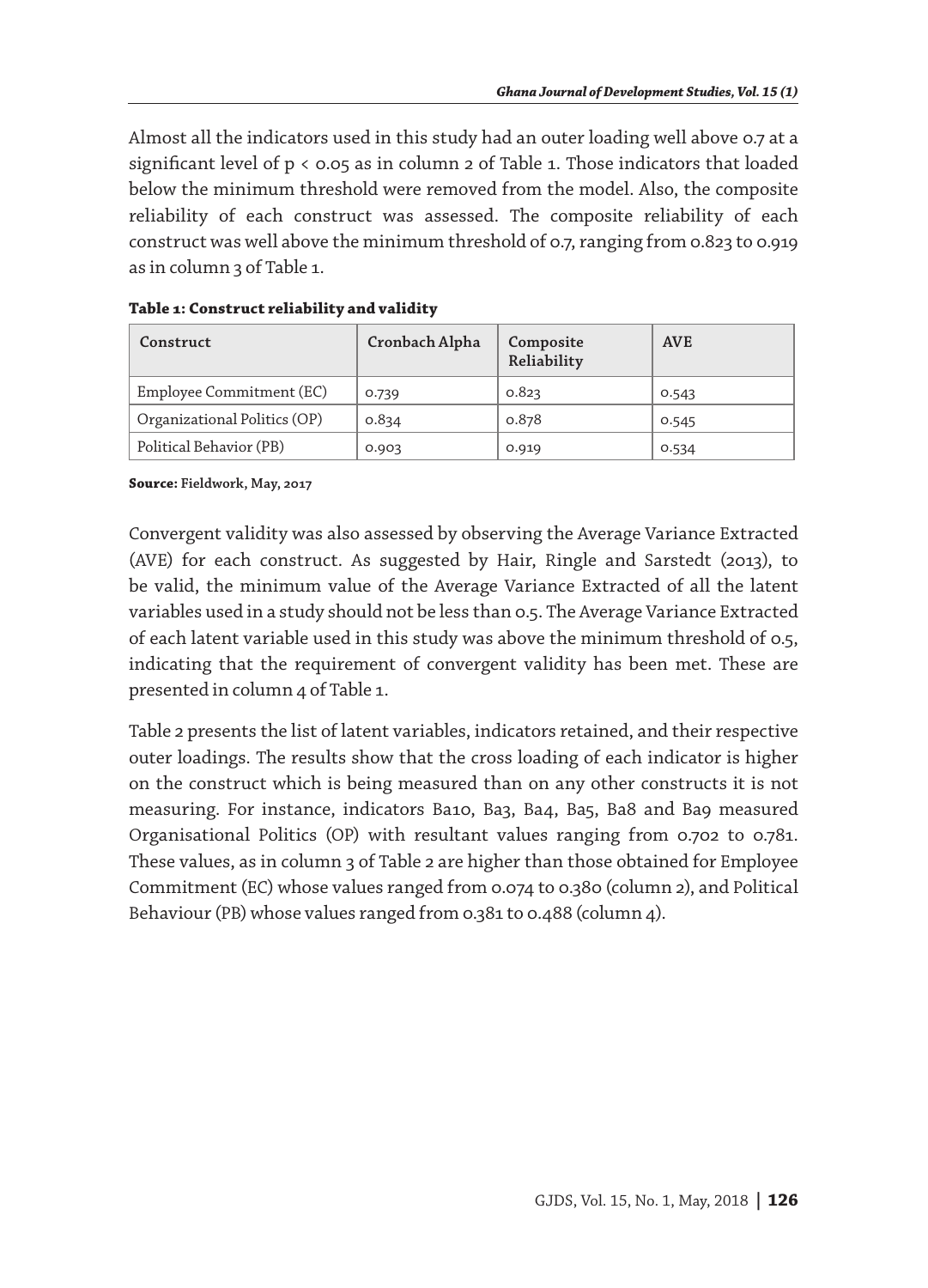| Indicator        | EC    | <b>OP</b> | PB    |
|------------------|-------|-----------|-------|
| Ba10             | 0.300 | 0.753     | 0.419 |
| Ваз              | 0.177 | 0.726     | 0.383 |
| Ba4              | 0.074 | 0.734     | 0.417 |
| Ba5              | 0.159 | 0.702     | 0.486 |
| Ba8              | 0.320 | 0.729     | 0.381 |
| Ba9              | 0.380 | 0.781     | 0.488 |
| Bb <sub>16</sub> | 0.668 | 0.138     | 0.171 |
| Bb <sub>22</sub> | 0.590 | 0.102     | 0.103 |
| Bb24             | 0.807 | 0.308     | 0.162 |
| Bb25             | 0.852 | 0.321     | 0.232 |
| Bc31             | 0.179 | 0.386     | 0.684 |
| <b>Bc33</b>      | 0.178 | 0.345     | 0.669 |
| Bc34             | 0.191 | 0.380     | 0.709 |
| Bc35             | 0.218 | 0.490     | 0.762 |
| Bc36             | 0.182 | 0.484     | 0.740 |
| Bc <sub>37</sub> | 0.183 | 0.433     | 0.777 |
| <b>Bc39</b>      | 0.199 | 0.475     | 0.718 |
| Bc40             | 0.134 | 0.460     | 0.738 |
| Bc41             | 0.124 | 0.415     | 0.763 |
| Bc42             | 0.112 | 0.354     | 0.739 |

**Table 2: Cross loadings of variables in the study**

**Source: Fieldwork, May, 2017**

The Heterotrait-Monotrait Ratio (HTMT), a common ratio for determining the discriminant validity of a PLS-SEM model was computed. The results are presented in Table 3. According to Henseler, Ringle and Sarstedt (2015), a latent construct has discriminant validity when its HTMT ratio is below 0.825. As presented in Table 3, the HTMT ratios of all the constructs used in the model were well below the threshold of 0.825, indicating that all the constructs in the study have discriminant validity.

|  | Table 3: Heterotrait-Monotrait Ratio (HTMT) of constructs in the study |
|--|------------------------------------------------------------------------|
|--|------------------------------------------------------------------------|

| Construct                    | EC    | OΡ    | <b>PB</b> |
|------------------------------|-------|-------|-----------|
| Employee Commitment (EC)     |       |       |           |
| Organisational Politics (OP) | 0.395 |       |           |
| Political Behaviour (PB)     | 0.273 | 0.660 |           |

**Source: Fieldwork, May, 2017**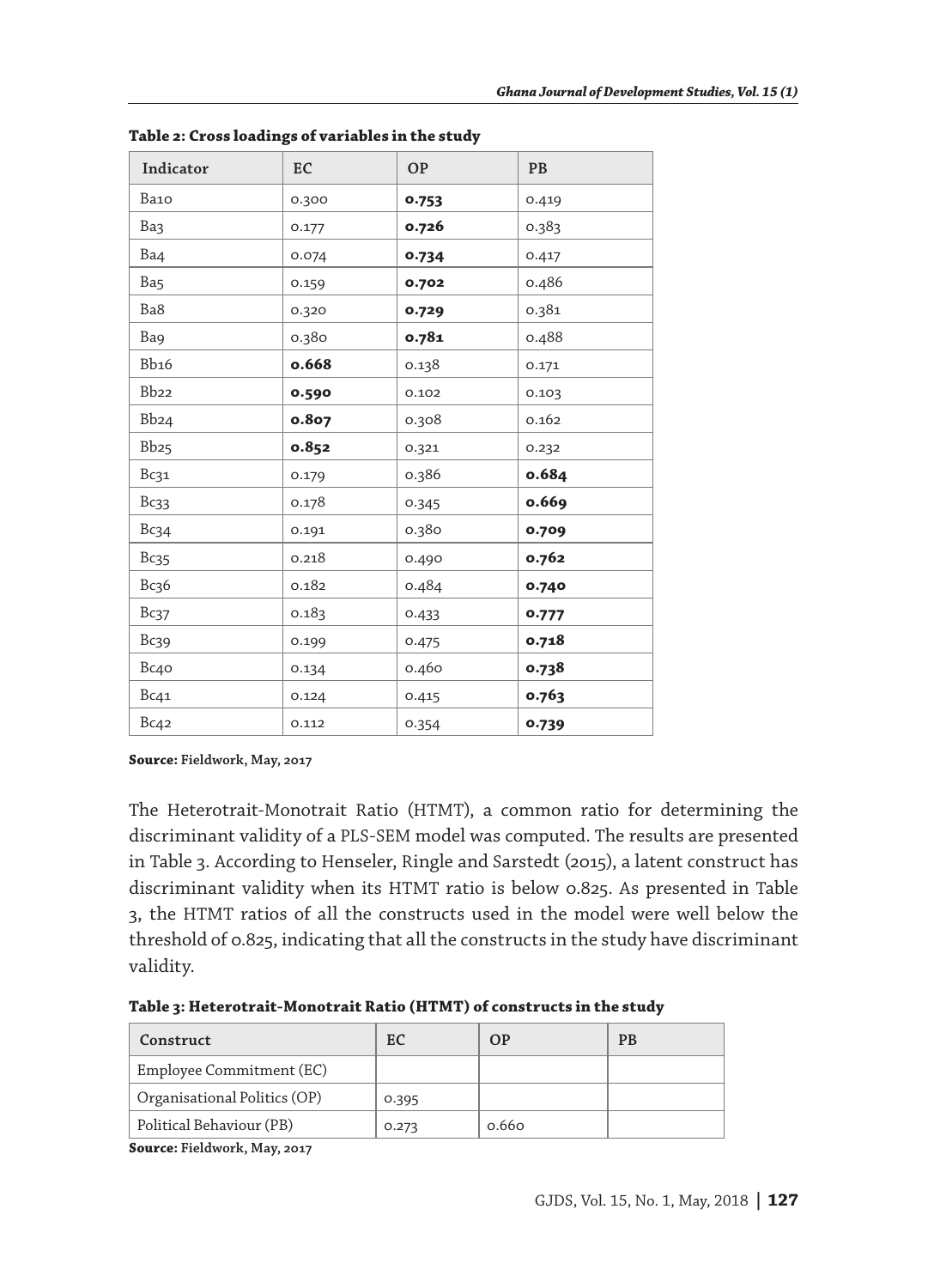## **Structural model evaluation**

The coefficient of determination,  $R^2$ , was computed for each construct in the study. Table 4 presents the results of the  $\mathbb{R}^2$  values in the structural model. It shows that Employee commitment and Political behaviour have  $R^2$  values of 0.114 and 0.343 respectively. The  $\mathbb{R}^2$  values are all above the minimum threshold of 0.1, thereby indicating that the model has predictive power. Additionally, Table 4 presents the Q<sup>2</sup> values of the main variables in the study. These values measure the predictive relevance of a reflective structural model. The results show that Employee Commitment and Political Behaviour have  $Q^2$  values of 0.034 and 0.136 respectively, meeting the general requirement that  $\mathrm{Q}^\mathsf{z}$  should be greater than 0.

#### **Table 4: Structural model results**

 $\mathbb{R}^2$ : **: EC = 0.114; PB = 0.343**

**R**<sup>2</sup>**Adjusted: Adjusted: EC = 0.097; PB = 0.336**

| $\mathbf{Q}^2$ | $EC = 0.034; PB = 0.163$ |  |
|----------------|--------------------------|--|
|----------------|--------------------------|--|

| Path                | Coefficient | <b>F-Squared</b> | <b>T-Statistics</b> | <b>P</b> Values |
|---------------------|-------------|------------------|---------------------|-----------------|
| $OP \rightarrow EC$ | 0.300       | 0.067            | 2.124               | 0.034           |
| $OP \rightarrow PB$ | 0.585       | 0.521            | 8.400               | 0.000           |
| $PB - > EC$         | 0.060       | 0.003            | 0.402               | 0.688           |

**Source: Fieldwork, 2017**

The results of the structural equation model also indicate that organisational politics contributes significantly in explaining and predicting employee commitment (path coefficient = 0.300,  $p = 0.034$ ). Additionally, the results also show that organisational politics play a crucial role in determining employees' political behaviour at work (path coefficient = 0.585; p = 0.000). However, political behaviour was found to play a non-significant role in explaining employee commitment (path coefficient =  $0.060$ ,  $p = 0.688$ ).

The general objective of this study was to determine the relationship between organisational politics, political behaviour and employee commitment among the staff of the Wenchi Municipal Assembly. There was, therefore the need to test the correlation among these variables. The coefficients of correlation among the variables are shown in Table 4. As in Table 4, organisational politics has a significant positive relationship with employee commitment ( $r = 0.300$ ,  $p = 0.034$ ). As the p-value (0.034) is less than 0.05, it is declared significant, meaning that there is a strong relationship between the two variables. The positive coefficient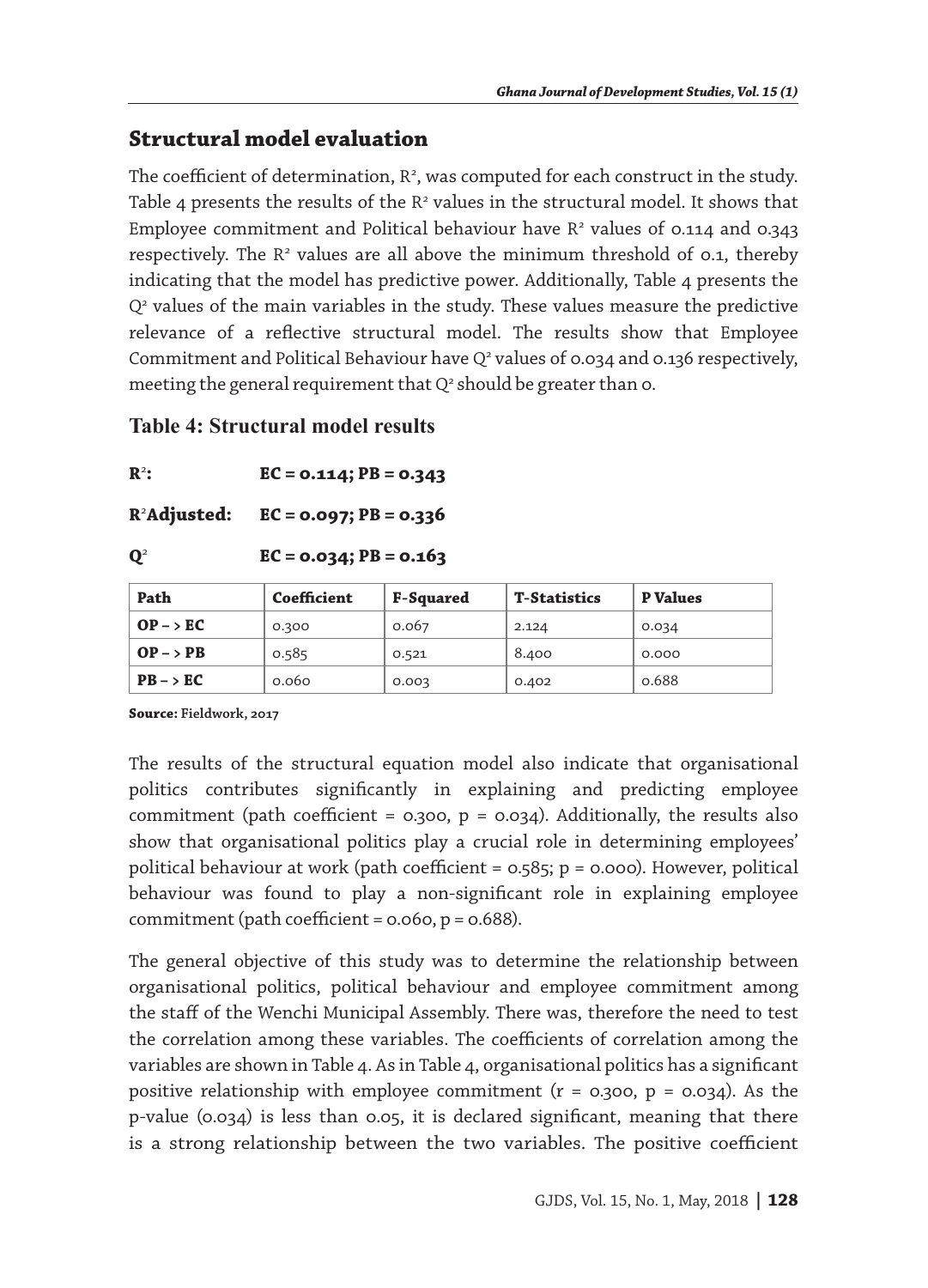implies that as the perception of organisational politics increases, the level of employee commitment increases in the same direction. These results are in order because, as noted by Simmons (2009), if employees perceive management of using political tactics for advancing an organisational cause that benefits everyone equally, they are more likely to be seen as more purposeful.

The coefficient of determination was  $r^2 = 0.09$ , showing that about 9% of the variation in employee commitment is explained by the variation in perceptions of organisation politics. As a result, 91% of the variation in employee commitment is unexplained by variations in the perception of organisational politics. These findings partially support the submission by Hu (2010) that a positive relationship exists between perceived organisational politics and continuance commitment. The findings, however contrast the conclusions drawn by Chang, Rosen and Levy (2009) and Drory (1993) that perception of organisational politics has a strong negative relationship with employee commitment. The results also contrast the claim by Hu (2010) that perceptions of organisational politics have a significant negative relationship with two dimensions of organisational commitment; the affective and normative commitment. The managerial implication of these findings is that in order to preserve employees' energy and loyalty to social systems, management need to be politically skilled, applying equitable strategies and processes at the workplace.

The results also show that organisational politics has a positive relationship with employee's political behaviour (path coefficient =  $0.585$ ; p =  $0.000$ ). As the p-value (0.000) is less than 0.05, it is declared significant, meaning that there is a strong relationship between organisational politics and political behaviour. The coefficient of determination was  $r^2 = 0.34$ , showing that about 34% of the variation in employee's political behaviour is explained by the variation in perceptions of organisation politics. As a result, 66% of the variation in employee's political behaviour is unexplained by variations in the perception of organisational politics. This implies that the employee's perception of organisational politics is directly related to the processes, actions or behaviours aimed at influencing others, otherwise called political behaviour, as submitted by Leslie and Gelfand (2013) and (Hu, 2010). The managerial implication of these findings is that, any act of management that affects employees perception of organisational politics, will surely affect the employees political behaviour in the same direction. Management is therefore, required to weigh the impact of their political strategies before they are implemented.

The results also show that political behaviour has a positive relationship with employee commitment (path coefficient = 0.060,  $p = 0.688$ ). As the p-value (0.688) is greater than 0.05, it is declared insignificant, meaning that there is no strong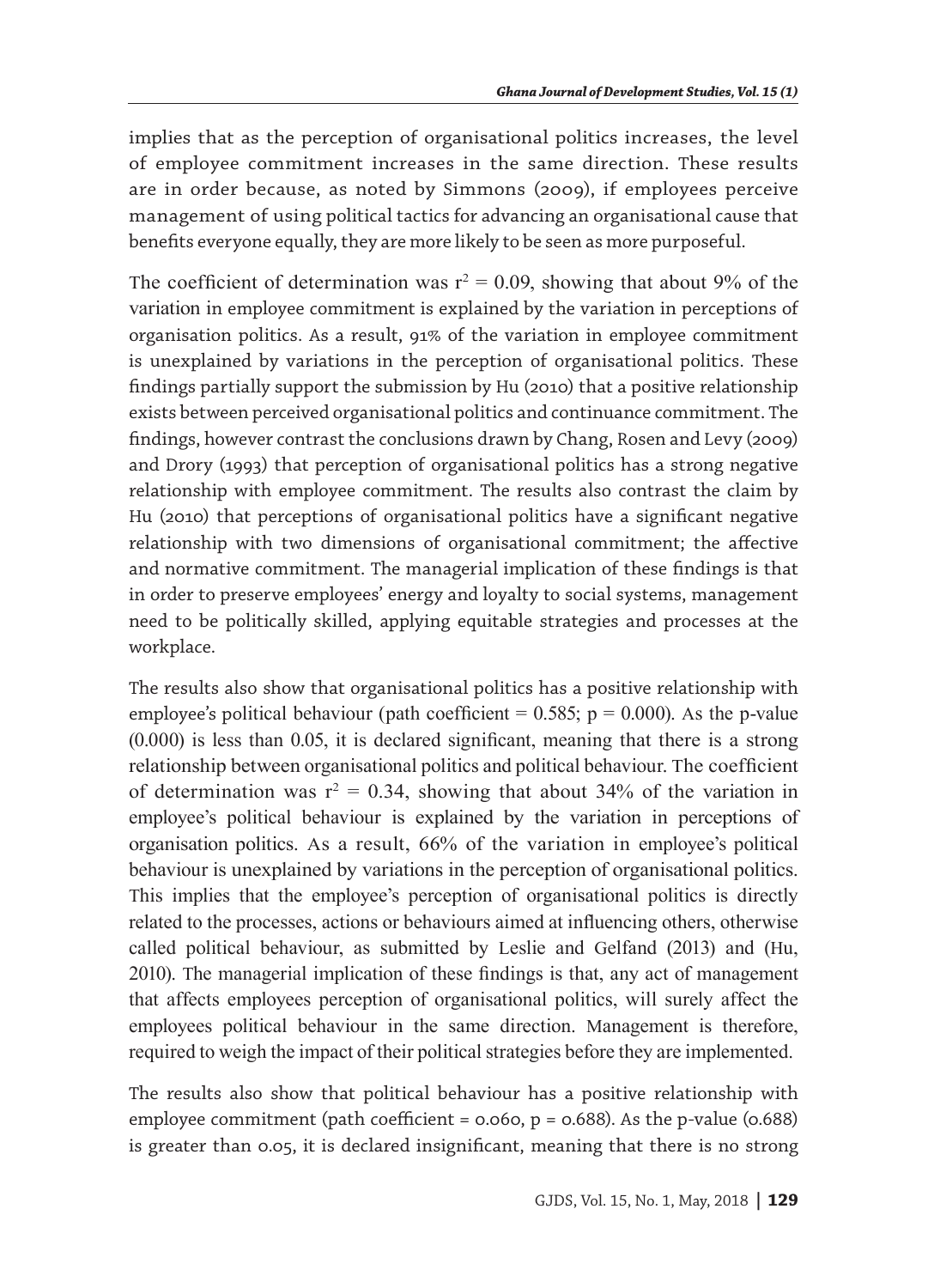relationship between political behaviour and employee commitment. Though this is not so significant, the positive coefficient implies that an increase in political behaviour has the tendency of increasing the commitment of employees in the organisation. The managerial implication of the preceding findings is that knowledge of the employee's subjective perception of organisational politics can assist management in curtailing the wrong side of perceptions of organisational politics or taking advantage of the opportunities associated with those perceptions. Again, because perceptions of organisational politics may or may not reflect objective reality, management would have to reconsider the individual, group and organisational circumstances that generate perceived organisational politics in order to reduce any unwanted political behaviour in the Assembly.

# **Conclusion**

The study has established that organisational politics has a positive relationship with employee's political behaviour, which in turn has a positive relationship with employee commitment. The results show that the concept of organisational politics has key influence on most other organisational variables that may be affected by changes in political behaviour and employee commitment. By extension, organisational politics is an important variable that makes an independent contribution to the explanation of several organisational outcomes. Although organisational politics may have some positive influence on organisational outcomes such as employee commitment, undue political behaviour should be avoided as it can lead to organisational discomfort, which in turn may result in low employee commitment.

### **References**

- **Allen, N. J. and Meyer, J. P.** (1990). The measurement and antecedents of affective, continuance and normative commitment to the organisation. *Journal of Occupational Psychology,* Vol. 63, pp. 1-18.
- **Armstrong, M.A.** (2009). *A Handbook of Human Resources Management*. (11th Ed.). London: Kogan Page.
- **Bodla, M. A. and Danish, R. Q.** (2009). Politics and workplace: An empirical examination of the relationship between perceived organisational politics and work performance. *South Asian Journal of Management,* Vol. 16. No. 1, pp. 44.
- **Chang, C., Rosen, C.C. and Levy, P.E.** (2009). The relationship between perceptions of organisational politics and employee attitudes, strain and behaviour: A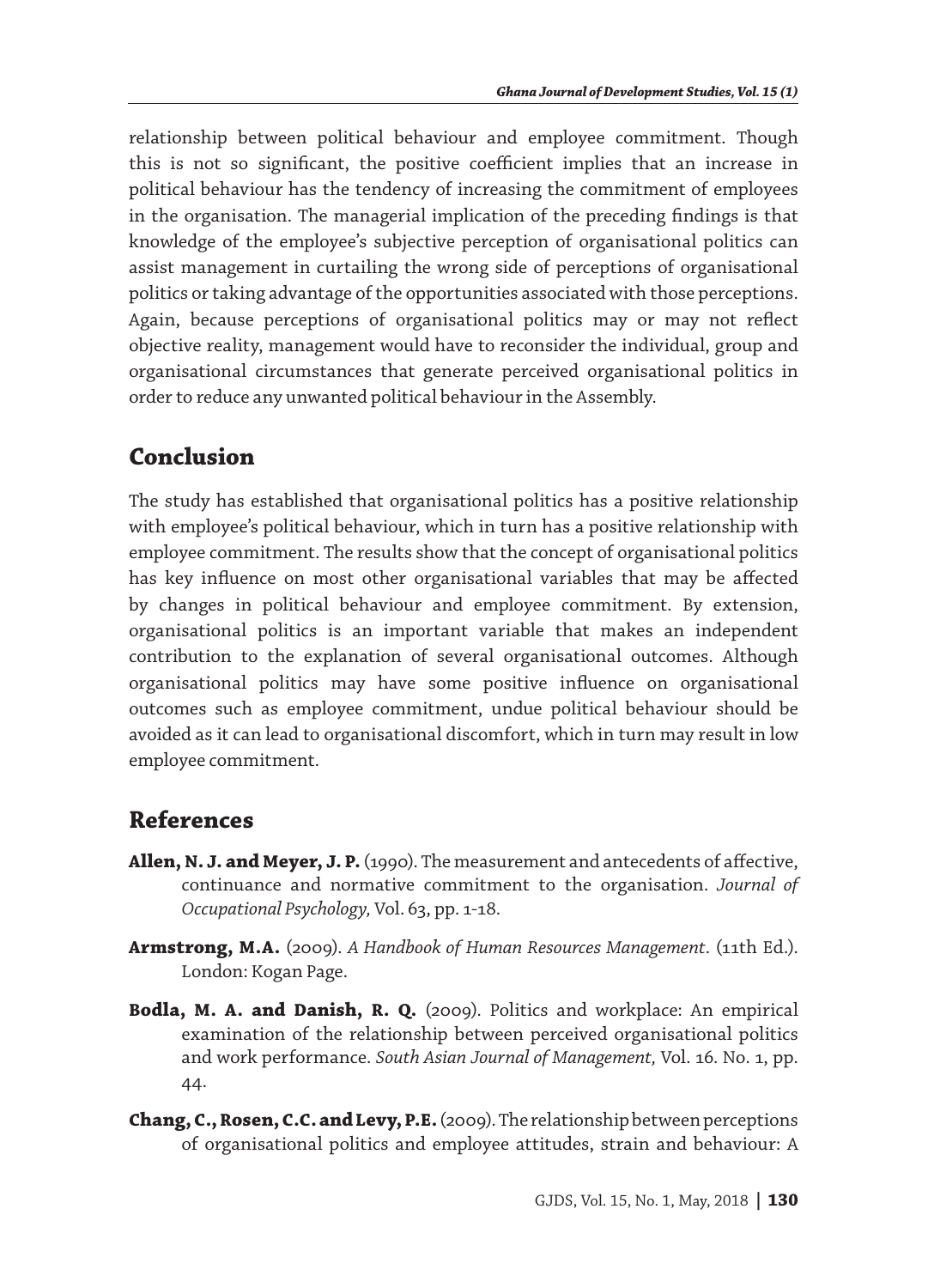meta-analytic examination. *Academy of Management Journal*, Vol 52, pp. 779 – 801.

- **Creswell, J. W.** (2009). *Research design: Qualitative, quantitative and mixed method approaches* (3rd Ed.). Thousand Oaks, CA: SAGE.
- **Danish, R., Humayon, A. Aslam, N., Usman, A. and Tariq, M.I. (**2014). Employee's perceptions of organisational politics and stress at workplace: A comparative study of public and private sector universities. *Research Journal of Recent Sciences*, Vol. 3, No 7, pp. 44 –52.
- **Delle, E.** (2013). The influence of perceptions of organisational politics on employee job involvement and turnover intentions: Empirical evidence from Ghanaian organisations. *European Journal of Business and Management*, Vol. 5, No. 9, pp.  $151 - 160$ .
- **Demirel, Y., and Goc, K.** (2013). The impact of organisational commitment on knowledge sharing. *European Scientific Journal*, Vol. 3, No. 5, pp. 25 – 39.
- **Descombe, M.** (2003). *The good research guide for small-scale social research projects*  (2nd Edition). Maidenhead Philadelphia: Open University Press.
- **Donald, M. F., Bertha, L. and Lucia, M.E.** (2016). Perceived organisational politics influences on organisational commitment among supporting staff members at a selected higher education institution. *The 2016 WEI International Academic Conference Proceedings*, Vol. 16, No. 2, pp. 29 – 37.
- **Drory, A.** (1993). Perceived political climate and job attitudes. *Journal of Organisation Studies*, Vol. 14, pp. 59 – 71.
- **Fedor, D., Maslyn, J., Farmer, S. and Betternhausen, K***. (*2008). The contribution of positive politics to the prediction of employee reactions. *Journal of Applied Social Psychology*, Vol. 38, pp. 76 – 96.
- Ferris, G.R. and Kacmar, A.M. (1992). Perceptions of organisational politics. *Journal of Management*, Vol. 18, pp. 93 – 116.
- **Ferris, G.R. and Kings, T.R.** (1991). Politics in human resource decisions: A walk on the dark side. *Organisational Dynamics*, Vol. 20, pp. 59 – 71.
- **Gallagher, V. C. and Laird, M. D.** (2008). The combined effect of political skill and political decision making on job satisfaction. *Journal of Applied Social Psychology*, Vol. 38, No. 9 pp. 2336 – 2360.

**Ghana Statistical Service** (2014). *2014 Population and housing census*. Accra: Ghana.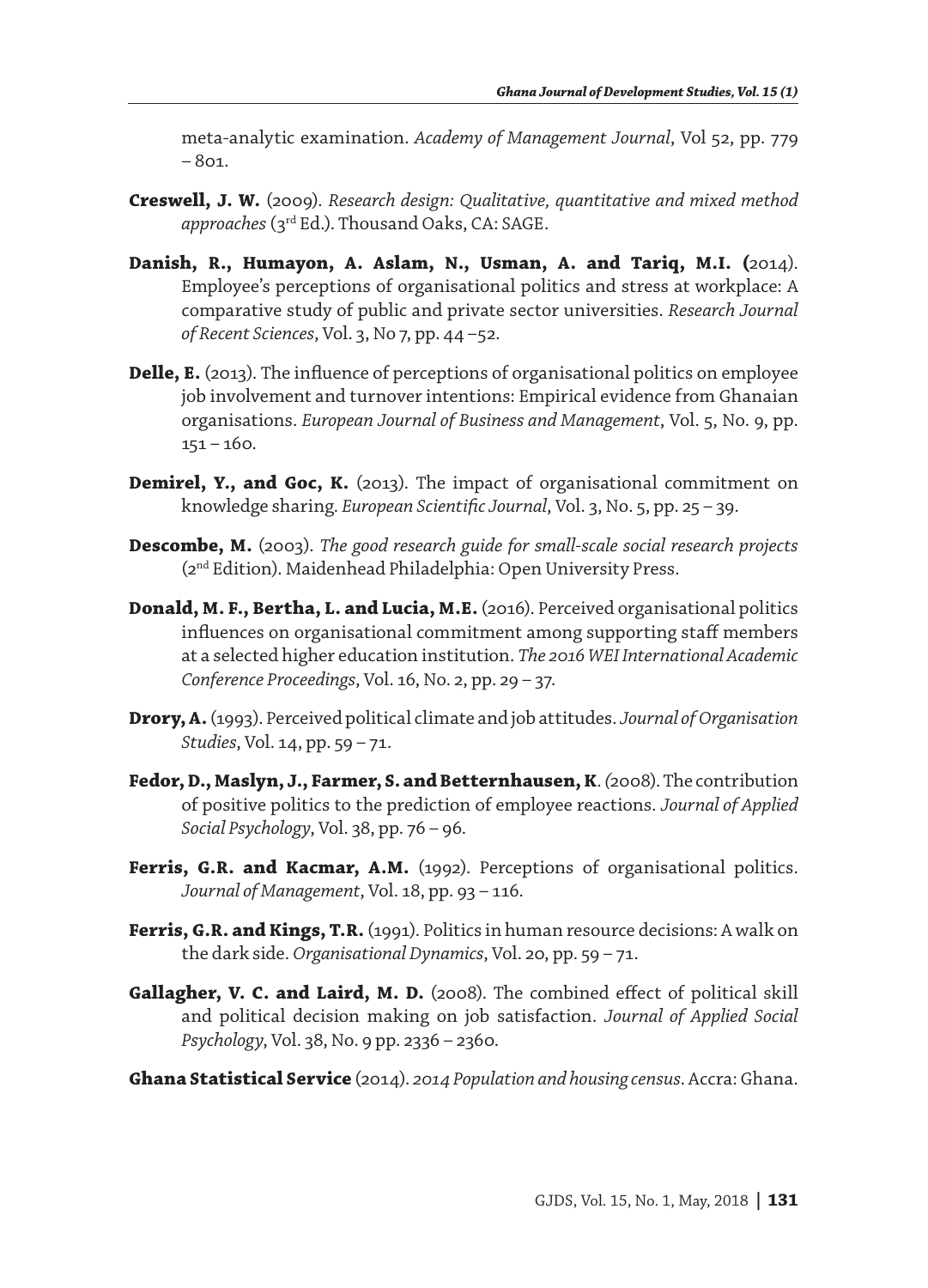- Gotsis, G. N. and Kortezi, Z. (2010). Ethical considerations in organisational politics: Expanding the perspective, *Journal of Business Ethics*, Vol. 93, pp. 497- 517.
- **Greenberg, J.** (1986). Determinants of perceived fairness of performance evaluation. *Journal of Applied Psychology*, Vol. 71, pp. 340 – 342.
- Haenlein, M. and Kaplan, A. M. (2004). A beginner's guide to partial least squares analysis. *Understanding Statistics*, Vol. 3, No. 4, pp. 283 – 297.
- Hair, J. F., Jr., Ringle, C. M. and Sarstedt, M. (2013). PLS applications in strategic management: Partial least squares modeling in strategy research. *Long Range Planning*, Vol.46, No. 2, pp.1-194.
- Henseler, Jö.; Ringle, C. M. and Sarstedt, M. (2015). A new criterion for assessing discriminant validity in variance-based structural equation modeling. *Journal of the Academy of Marketing Science,* Vol. 16, No. 2, pp*.* 1-21.
- **Hu, S.** (2010).Perceived organisational politics and organisational commitment: Exploring the moderating effect of job insecurity. *International Conference on Management and Service Science,* Vol. 10, No 6, pp. 57 – 68*.*
- **Kacmar, K.M. and Carlson, D.S.** (1997). Further validation of perceptions of organisational politics scale: A multiple sample investigation. *Journal of Management*, Vol. 23, No. 4, pp. 627 – 658.
- **Kim, G.** (2016). Partial least squares structural equation modelling: An application in customer satisfaction research. *International Journal of u – and e-Service, Science and Technology*, Vol. 9, No. 4, pp. 61 – 68.
- **Kipnis, D., Schmdt, S.M and Wilkinson, I.** (1980). Intra-organisational influence tactics: Exploration in getting one's way. *Journal of Applied Psychology*, Vol. 65, pp. 440 – 452.
- **Kurt, L.** (1936). *Principles of topological psychology*. New York, NY: McGraw-Hill.
- **Leslie, L.M. and Gelfand, J.M.** (2013). The cultural psychology of social influence: Implications for organisational politics. *Journal of Management*, Vol. 10, pp.  $441 - 448.$
- **Meyer, J. P. and Herscovitch, L.** (2001). Commitment in the workplace: Toward a general model. *Human Resource Management Review*, Vol. 1, No. 3, pp. 299 – 326.
- **Meyer, J. P., Allen, N. J. and Smith, C. A.** (1993). Commitment to organisations and occupations: Extension and test of a three-component conceptualisation. *Journal of Applied Psychology,* Vol. 78, No. 4, pp. 538 – 552.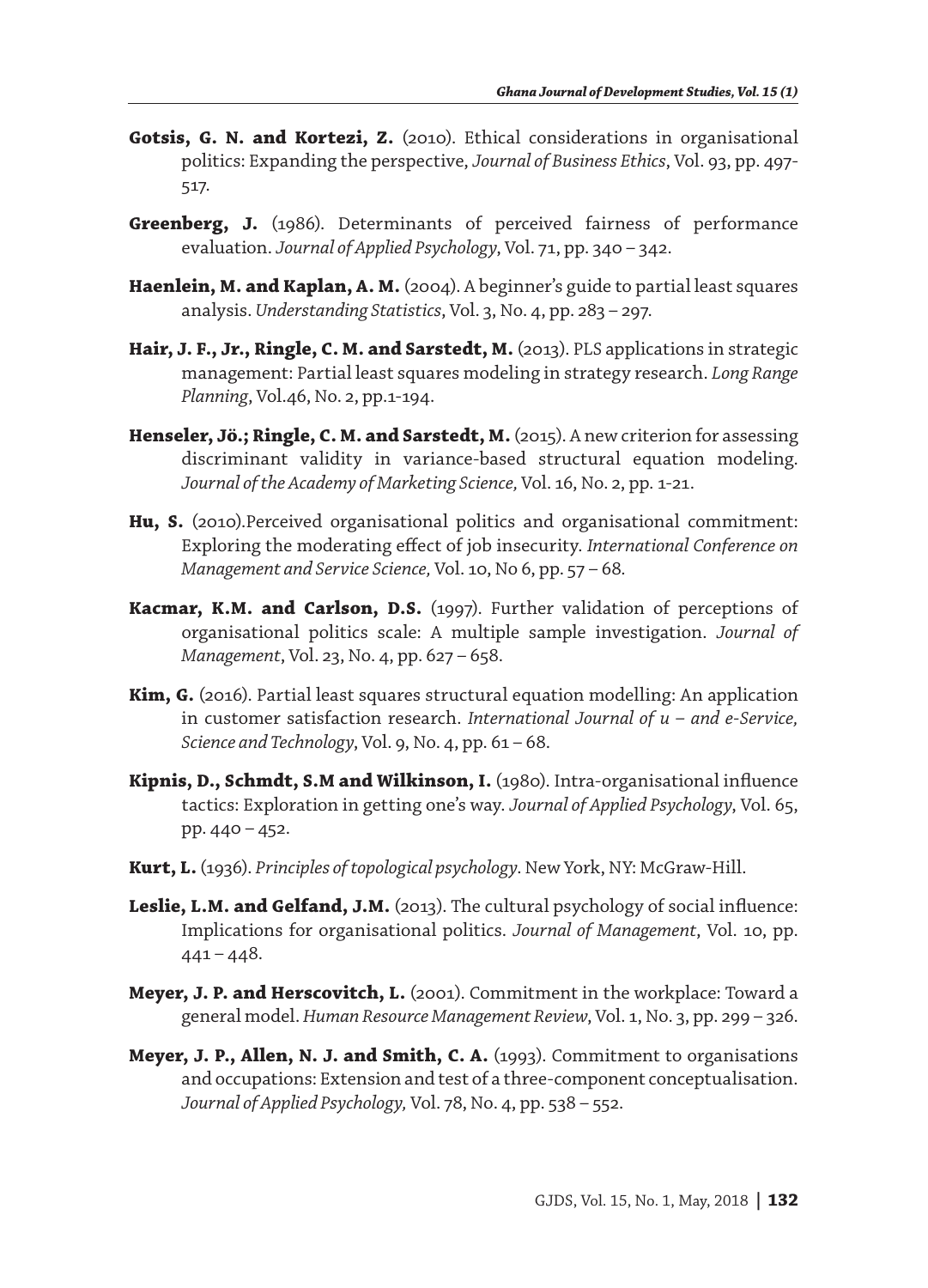- **Meyer, J. P., Becker, T. E. and Vandenberghe, C.** (2004). Employee commitment and motivation: A conceptual analysis and integrative model*. Journal of Applied Psychology*, Vol. 89, pp. 991 – 1007.
- **Miller, B. K., Byrne, Z. S., Rutherford, M. A. and Hansen, A. M.** (2009). Perceptions of organisational politics: A demonstration of the reliability generalisation technique. *Journal of Managerial Issues*, Vol. 4, No. 5, pp. 280 – 300.
- **Nidhi, S. and Prerna, P.** (2015). Organisational commitment in relation to organisational politics: A study on government employees. *International Journal of Humanities and Social Science Invention*, Vol. 4, No. 8, pp. 31 – 37.
- **Nunoo, A.** (2010). Organisational politics: A human resource management focuses. *Pentvars Business Journal*, Vol. 4, No. 2, pp. 77 – 89.
- **O' Malley, M.** (2000). Creating commitment. John Wiley and Sons, Chichester.
- Parker, C. P., Dipboye, R. L. and Jackson, S. L. (1995). Perceptions of Organisational Politics: An Investigation of Antecedents and Consequences. *Journal of Management*, Vol. 21, No. 5, pp. 891 – 912.
- **Pfeffer, J.** (1981). *Power in organisations*. Marshfield, MA: Pitman Publishing.
- **Pfeffer, J.** (1992). *Managing with power*. Boston, MA: Harvard Business School Press.
- **Poon, J. M. L.** (2003). Situational antecedents and outcomes of organisational politics perceptions. *Journal of Management Psychology*, Vol. 18, pp. 138 – 155.
- **Prerna, C., Nikhat, A. and Srabasti, C.** (2014). The impact of perceived organisational politics on work attitudes: The moderating role of leadermember-exchange quality. *International Journal of Human Capital and Information Technology Professionals*, Vol. 5, No. 2, pp. 1 – 13.
- **Rawls, J.** (1971). A Theory of justice. Harvard University Press, London.
- **Redmond, B. F.** (2010). *Is what I get for my work fair compared to others? Work attitudes and motivation*. The Pennsylvania: University World Campus.
- **Shahid, A. and Azhar, S. M.** (2013). Gaining employee commitment: Linking to organisational effectiveness. *Journal of Management Research,* Vol.5, No.1, pp.  $250 - 268$ .
- **Simmons, B.L.** (2009). Negative effects of bad politics at work. *Academy of Management Journal*, Vol. 52, No. 6, pp. 74 – 89.
- **Thibaut, J., and Walker, L.** (1975). *Procedural justice: A psychological analysis*. Hillsdale, NJ: Lawrence Erlbaum Association.